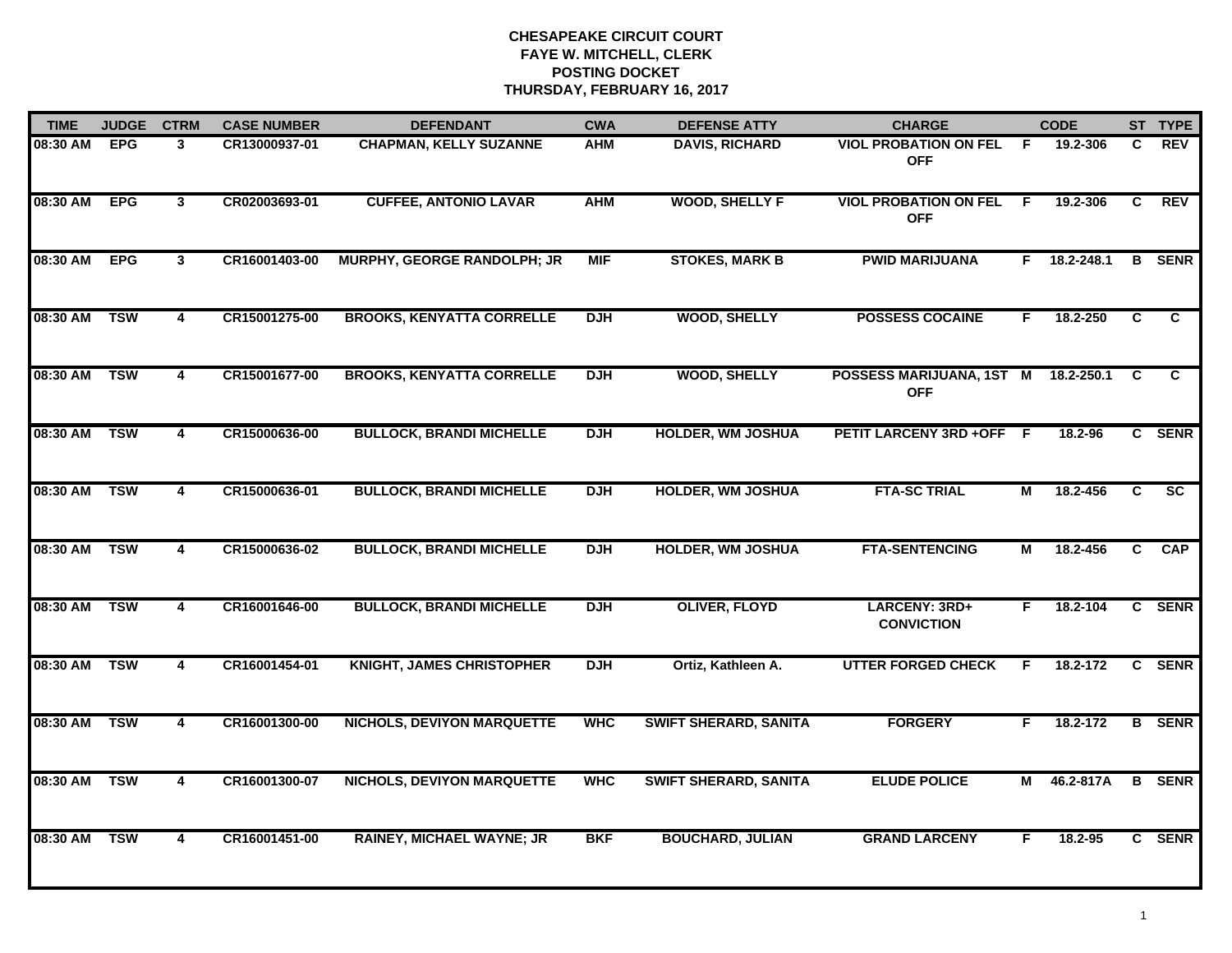| <b>TIME</b> | <b>JUDGE</b> | <b>CTRM</b> | <b>CASE NUMBER</b> | <b>DEFENDANT</b>                 | <b>CWA</b> | <b>DEFENSE ATTY</b>     | <b>CHARGE</b>                                |     | <b>CODE</b> |                | ST TYPE       |
|-------------|--------------|-------------|--------------------|----------------------------------|------------|-------------------------|----------------------------------------------|-----|-------------|----------------|---------------|
| 08:30 AM    | <b>TSW</b>   | 4           | CR16001451-01      | <b>RAINEY, MICHAEL WAYNE; JR</b> | <b>BKF</b> | <b>BOUCHARD, JULIAN</b> | <b>FALSE ID</b>                              | м   | 19.2-82.1   | $\mathbf{c}$   | <b>SENR</b>   |
| 08:30 AM    | <b>RDS</b>   | 6           | CR01A03227-03      | <b>PORTER, HOWARD DISHAN</b>     | <b>BKF</b> | <b>WOOD, SHELLY F</b>   | <b>VIOL PROBATION ON FEL F</b><br><b>OFF</b> |     | 19.2-306    | C.             | <b>REV</b>    |
| 08:30 AM    | <b>RDS</b>   | 6           | CR01A03228-03      | PORTER, HOWARD DISHAN            | <b>BKF</b> | <b>WOOD, SHELLY F</b>   | <b>VIOL PROBATION ON FEL</b><br><b>OFF</b>   | -F  | 19.2-306    | $\overline{c}$ | <b>REV</b>    |
| 08:30 AM    | <b>RDS</b>   | 6           | CR01A03229-03      | <b>PORTER, HOWARD DISHAN</b>     | <b>BKF</b> | <b>WOOD, SHELLY F</b>   | <b>VIOL PROBATION ON FEL</b><br><b>OFF</b>   | F.  | 19.2-306    | C.             | <b>REV</b>    |
| 08:30 AM    | <b>RDS</b>   | 6           | CR01A03230-03      | <b>PORTER, HOWARD DISHAN</b>     | <b>BKF</b> | <b>WOOD, SHELLY F</b>   | <b>VIOL PROBATION ON FEL</b><br><b>OFF</b>   | - F | 19.2-306    | C              | <b>REV</b>    |
| 08:30 AM    | <b>RDS</b>   | 6           | CR01A03231-03      | <b>PORTER, HOWARD DISHAN</b>     | <b>BKF</b> | <b>WOOD, SHELLY F</b>   | <b>VIOL PROBATION ON FEL</b><br><b>OFF</b>   | -F  | 19.2-306    | C.             | <b>REV</b>    |
| 08:30 AM    | <b>RDS</b>   | 6           | CR01A03232-03      | <b>PORTER, HOWARD DISHAN</b>     | <b>BKF</b> | <b>WOOD, SHELLY F</b>   | <b>VIOL PROBATION ON FEL</b><br><b>OFF</b>   | - F | 19.2-306    | C              | <b>REV</b>    |
| 08:30 AM    | <b>RDS</b>   | 6           | CR01A03233-03      | <b>PORTER, HOWARD DISHAN</b>     | <b>BKF</b> | <b>WOOD, SHELLY F</b>   | <b>VIOL PROBATION ON FEL</b><br><b>OFF</b>   | E   | 19.2-306    | C              | <b>REV</b>    |
| 08:30 AM    | <b>RDS</b>   | 6           | CR01A03234-03      | <b>PORTER, HOWARD DISHAN</b>     | <b>BKF</b> | <b>WOOD, SHELLY F</b>   | <b>VIOL PROBATION ON FEL</b><br><b>OFF</b>   | E   | 19.2-306    | C              | <b>REV</b>    |
| 08:30 AM    | <b>RDS</b>   | 6           | CR01A03235-03      | <b>PORTER, HOWARD DISHAN</b>     | <b>BKF</b> | <b>WOOD, SHELLY F</b>   | <b>VIOL PROBATION ON FEL</b><br><b>OFF</b>   | F   | 19.2-306    | C              | <b>REV</b>    |
| 08:30 AM    | <b>RDS</b>   | 6           | CR01A03236-03      | PORTER, HOWARD DISHAN            | <b>BKF</b> | <b>WOOD, SHELLY F</b>   | <b>VIOL PROBATION ON FEL</b><br><b>OFF</b>   | - F | 19.2-306    | C.             | <b>REV</b>    |
| 08:30 AM    | <b>RDS</b>   | 6           | CR16001671-00      | <b>ROMERO, STEVEN ANTHONY</b>    | <b>ASA</b> | <b>SOSA, KAREN</b>      | <b>POSSESS COCAINE</b>                       | F.  | 18.2-250    |                | <b>B</b> SENR |
| 09:00 AM    | <b>MATA</b>  | 5           | CR12002481-03      | <b>ANDERSON, MARK AARON</b>      | CLB        | <b>SPENCER, JO ANNE</b> | <b>VIOL PROBATION ON FEL</b><br><b>OFF</b>   | -F  | 19.2-306    | $\mathbf{o}$   | DC            |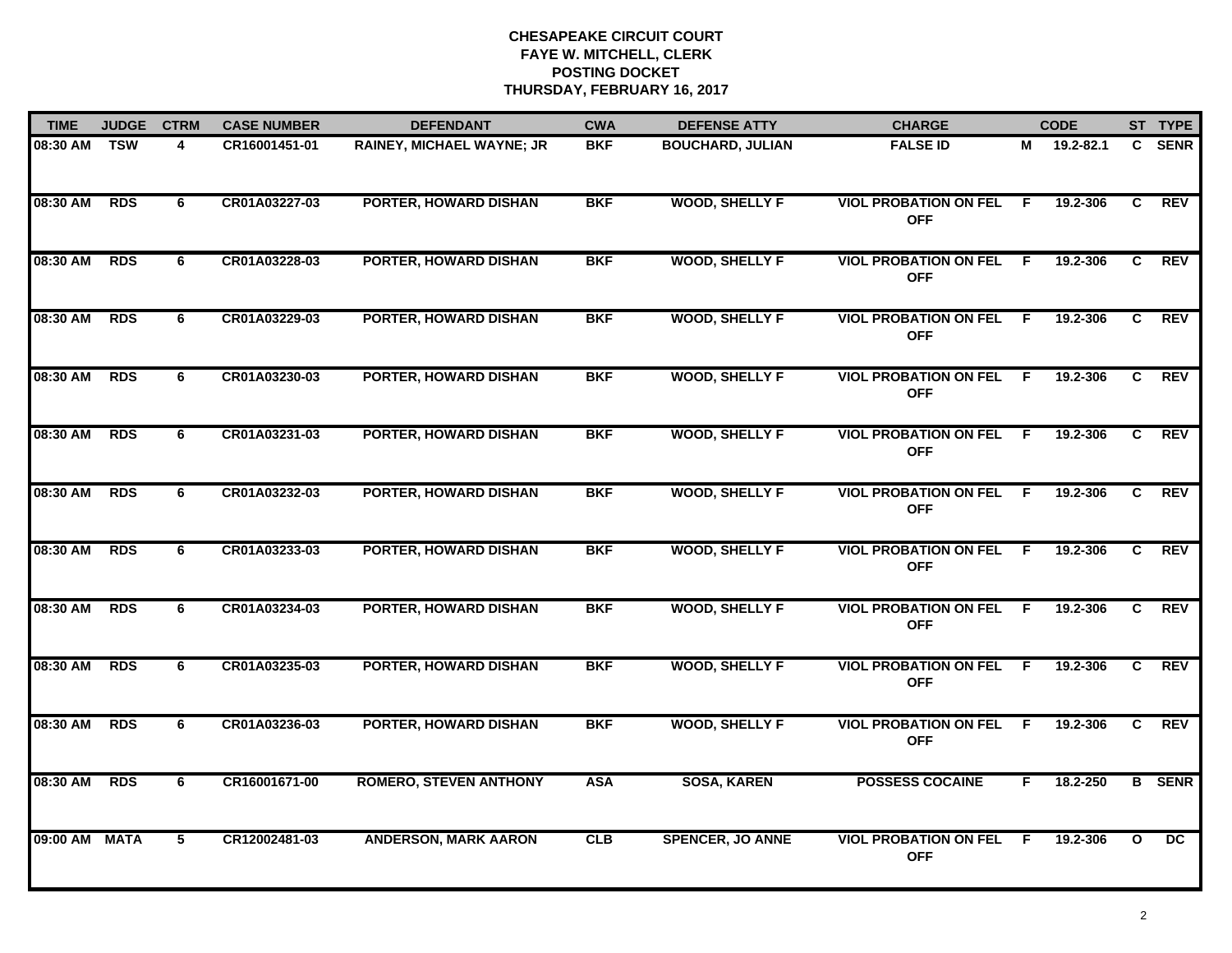| <b>TIME</b>   | <b>JUDGE</b> | <b>CTRM</b> | <b>CASE NUMBER</b> | <b>DEFENDANT</b>               | <b>CWA</b> | <b>DEFENSE ATTY</b>        | <b>CHARGE</b>                                |     | <b>CODE</b> |                | ST TYPE         |
|---------------|--------------|-------------|--------------------|--------------------------------|------------|----------------------------|----------------------------------------------|-----|-------------|----------------|-----------------|
| 09:00 AM MATA |              | 5           | CR10003281-06      | <b>BRABBLE, JEREMIAH ADAM</b>  | <b>AEP</b> | <b>STOKES, MARK</b>        | <b>VIOL PROBATION ON FEL</b><br><b>OFF</b>   | F   | 19.2-306    | C              | <b>DC</b>       |
| 09:00 AM MATA |              | 5           | CR15001959-01      | <b>BRADY, ALISON MARIE</b>     | CLB        | <b>WENTWORTH, RACHEL E</b> | <b>POSSESS COCAINE</b>                       | F.  | 18.2-250    | $\overline{c}$ | $\overline{DC}$ |
| 09:00 AM MATA |              | 5           | CR15001783-00      | <b>BROWN, TABATHA MARIE</b>    | <b>CLB</b> | <b>ORTIZ, KATHLEEN A</b>   | <b>GRAND LARCENY</b>                         | F.  | 18.2-95     | C.             | DC.             |
| 09:00 AM MATA |              | 5           | CR16000181-00      | <b>BROWN, TABATHA MARIE</b>    | CLB        | <b>HOLDER, WM JOSHUA</b>   | <b>POSSESS HEROIN</b>                        | F.  | 18.2-250    | C              | DC.             |
| 09:00 AM MATA |              | 5           | CR11001194-06      | <b>COLTRAIN, JUSTIN ANDREW</b> | CLB        | <b>PASS, STEPHANIE P</b>   | <b>VIOL PROBATION ON FEL</b><br><b>OFF</b>   | F.  | 19.2-306    | C              | DC.             |
| 09:00 AM MATA |              | 5           | CR12002866-07      | <b>COLTRAIN, JUSTIN ANDREW</b> | CLB        | <b>PASS, STEPHANIE P</b>   | <b>VIOL PROBATION ON FEL</b><br><b>OFF</b>   | F.  | 19.2-306    | C              | DC.             |
| 09:00 AM MATA |              | 5           | CR16000019-00      | <b>COLTRAIN, JUSTIN ANDREW</b> | <b>CLB</b> | <b>PASS, STEPHANIE</b>     | <b>GRAND LARCENY</b>                         | F.  | 18.2-95     | C.             | DC.             |
| 09:00 AM MATA |              | 5           | CR12002420-36      | <b>CONLEY, EMMA ELIZABETH</b>  | <b>CLB</b> | <b>WEGMAN, ROBERT L</b>    | <b>VIOL PROBATION ON FEL</b><br><b>OFF</b>   | F.  | 19.2-306    | C.             | DC.             |
| 09:00 AM MATA |              | 5           | CR11001356-02      | <b>CUETO, GINGER MARIE</b>     | CLB        | <b>BLACK, HUGH E; III</b>  | <b>VIOL PROBATION ON FEL</b><br><b>OFF</b>   | F.  | 19.2-306    | C              | DC.             |
| 09:00 AM MATA |              | $5^{\circ}$ | CR11001759-02      | <b>CUETO, GINGER MARIE</b>     | CLB        | <b>BLACK, HUGH E; III</b>  | <b>VIOL PROBATION ON FEL</b><br><b>OFF</b>   | - F | 19.2-306    | C              | DC              |
| 09:00 AM MATA |              | 5           | CR13001747-06      | <b>EVANS, MARK CHRISTOPHER</b> | CLB        | <b>SHILLING, ANDREW</b>    | <b>VIOL PROBATION ON FEL F</b><br><b>OFF</b> |     | 19.2-306    | $\mathbf{o}$   | $\overline{DC}$ |
| 09:00 AM MATA |              | 5           | CR14002479-00      | <b>EVANS, MARK CHRISTOPHER</b> | CLB        | <b>WENTWORTH, RACHEL</b>   | <b>GRAND LARCENY</b>                         | F.  | 18.2-95     | $\mathbf{o}$   | $\overline{DC}$ |
| 09:00 AM MATA |              | 5           | CR11002789-08      | <b>GALVIN, MORGAN RAE</b>      | <b>MIF</b> | <b>OXENHAM, CARA</b>       | <b>VIOL PROBATION ON FEL</b><br><b>OFF</b>   | F.  | 19.2-306    | C              | DC.             |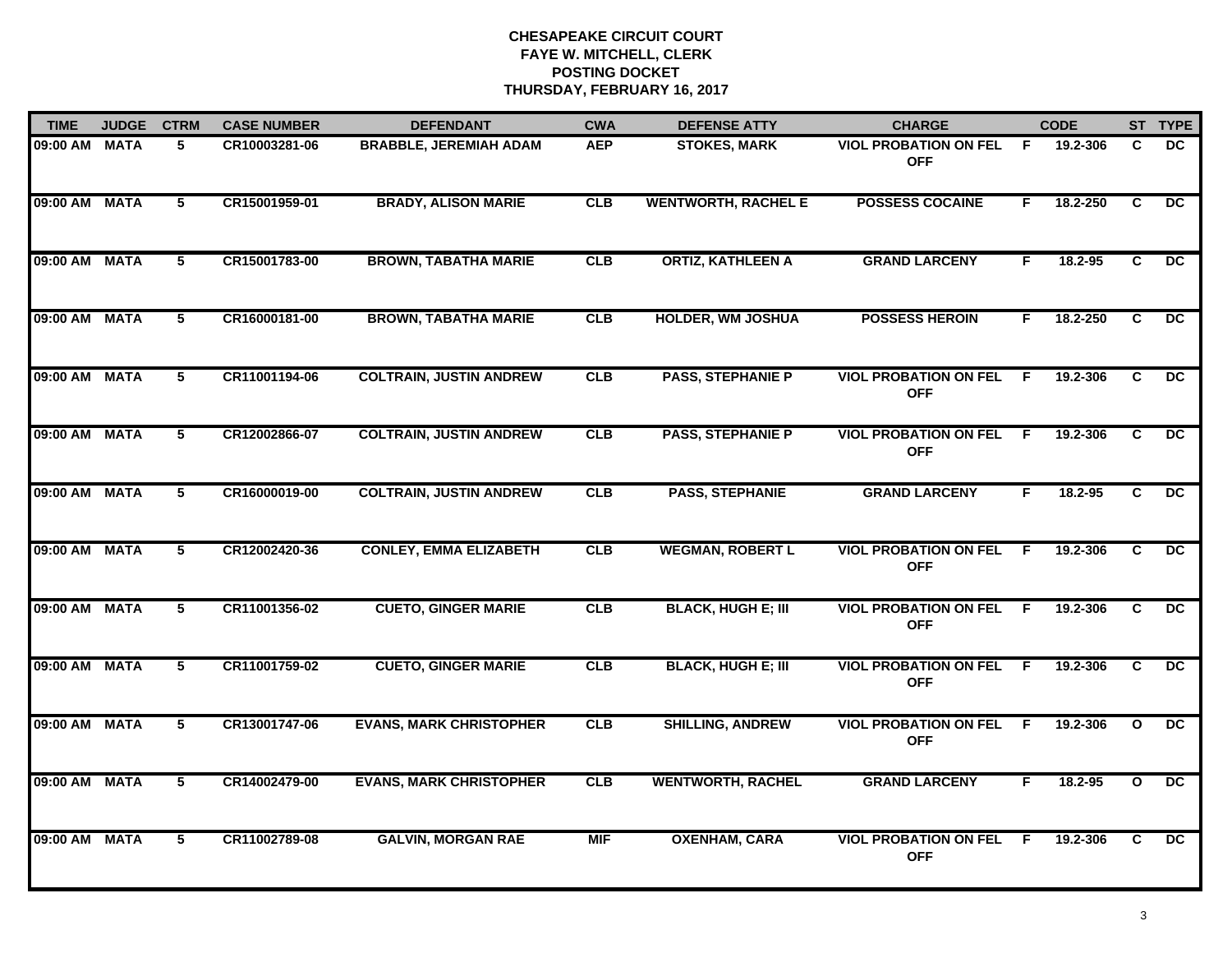| <b>TIME</b>   | <b>JUDGE</b> | <b>CTRM</b>    | <b>CASE NUMBER</b> | <b>DEFENDANT</b>                | <b>CWA</b> | <b>DEFENSE ATTY</b>             | <b>CHARGE</b>                              |                | <b>CODE</b> |                | ST TYPE         |
|---------------|--------------|----------------|--------------------|---------------------------------|------------|---------------------------------|--------------------------------------------|----------------|-------------|----------------|-----------------|
| 09:00 AM      | <b>MATA</b>  | 5              | CR11002789-09      | <b>GALVIN, MORGAN RAE</b>       | <b>MIF</b> | <b>OXENHAM, CARA</b>            | <b>VIOL PROBATION ON FEL</b><br><b>OFF</b> | -F             | 19.2-306    | C.             | DC              |
| 09:00 AM MATA |              | $5^{\circ}$    | CR11002789-10      | <b>GALVIN, MORGAN RAE</b>       | <b>MIF</b> | <b>OXENHAM, CARA</b>            | <b>VIOL PROBATION ON FEL</b><br><b>OFF</b> | - F            | 19.2-306    | C              | DC.             |
| 09:00 AM      | <b>MATA</b>  | $\overline{5}$ | CR15000400-02      | <b>GALVIN, MORGAN RAE</b>       | <b>MIF</b> | <b>OXENHAM, CARA</b>            | <b>VIOL PROBATION ON FEL</b><br><b>OFF</b> | $\overline{F}$ | 19.2-306    | $\overline{c}$ | $\overline{DC}$ |
| 09:00 AM      | <b>MATA</b>  | 5              | CR15000379-00      | <b>GRZYWINSKI, AMY MARIE</b>    | CLB        | <b>JONES, M COLSTON</b>         | <b>GRAND LARCENY</b>                       | F.             | $18.2 - 95$ | в              | <b>DC</b>       |
| 09:00 AM MATA |              | 5              | CR15000379-01      | <b>GRZYWINSKI, AMY MARIE</b>    | CLB        | <b>JONES, M COLSTON</b>         | <b>CONCEALMENT</b>                         | F.             | 18.2-103    | C              | DC.             |
| 09:00 AM MATA |              | 5              | CR14000663-02      | <b>HARVEY, RODNEY CORNELL</b>   | <b>BKF</b> | <b>PLOTT, STEPHEN</b>           | <b>VIOL PROBATION ON FEL</b><br><b>OFF</b> | -F             | 19.2-306    | C.             | $\overline{DC}$ |
| 09:00 AM      | <b>MATA</b>  | $\overline{5}$ | CR16000604-00      | <b>HARVEY, RODNEY CORNELL</b>   | <b>BKF</b> | Ortiz, Kathleen A               | <b>SHOPLIFTING</b>                         | F              | 18.2-103    | C              | $\overline{DC}$ |
| 09:00 AM      | <b>MATA</b>  | $\overline{5}$ | CR12002168-02      | <b>JONES, GARNETT DONTE</b>     | <b>CLB</b> | <b>HARMON, HARRY DENNIS; JR</b> | <b>VIOL PROBATION ON FEL</b><br><b>OFF</b> | -F             | 19.2-306    | C              | $\overline{DC}$ |
| 09:00 AM      | <b>MATA</b>  | 5              | CR10000091-03      | <b>KLEMSTINE, NATHAN ROBERT</b> | <b>BKF</b> | <b>SPENCER, JOANNE</b>          | <b>VIOL PROBATION ON FEL</b><br><b>OFF</b> | F.             | 19.2-306    | C              | DC              |
| 09:00 AM      | <b>MATA</b>  | 5              | CR15001732-00      | <b>KLEMSTINE, NATHAN ROBERT</b> | <b>BKF</b> | <b>SPENCER, JO ANNE</b>         | <b>ELUDE</b>                               | F.             | 46.2-817B   | C              | <b>DC</b>       |
| 09:00 AM MATA |              | 5              | CR14002402-01      | <b>LATIMER, RYAN ADAM</b>       | <b>MLK</b> | <b>PASS, STEPHANIE P</b>        | <b>VIOL PROBATION ON FEL</b><br><b>OFF</b> | -F             | 19.2-306    | C.             | DC              |
| 09:00 AM      | <b>MATA</b>  | 5              | CR15000755-04      | <b>LATIMER, RYAN ADAM</b>       | <b>MLK</b> | <b>PASS, STEPHANIE P</b>        | <b>VIOL PROBATION ON FEL</b><br><b>OFF</b> | -F             | 19.2-306    | C.             | $\overline{DC}$ |
| 09:00 AM      | <b>MATA</b>  | $\overline{5}$ | CR15000755-05      | <b>LATIMER, RYAN ADAM</b>       | <b>MLK</b> | <b>PASS, STEPHANIE P</b>        | <b>VIOL PROBATION ON FEL</b><br><b>OFF</b> | -F             | 19.2-306    | C.             | $\overline{DC}$ |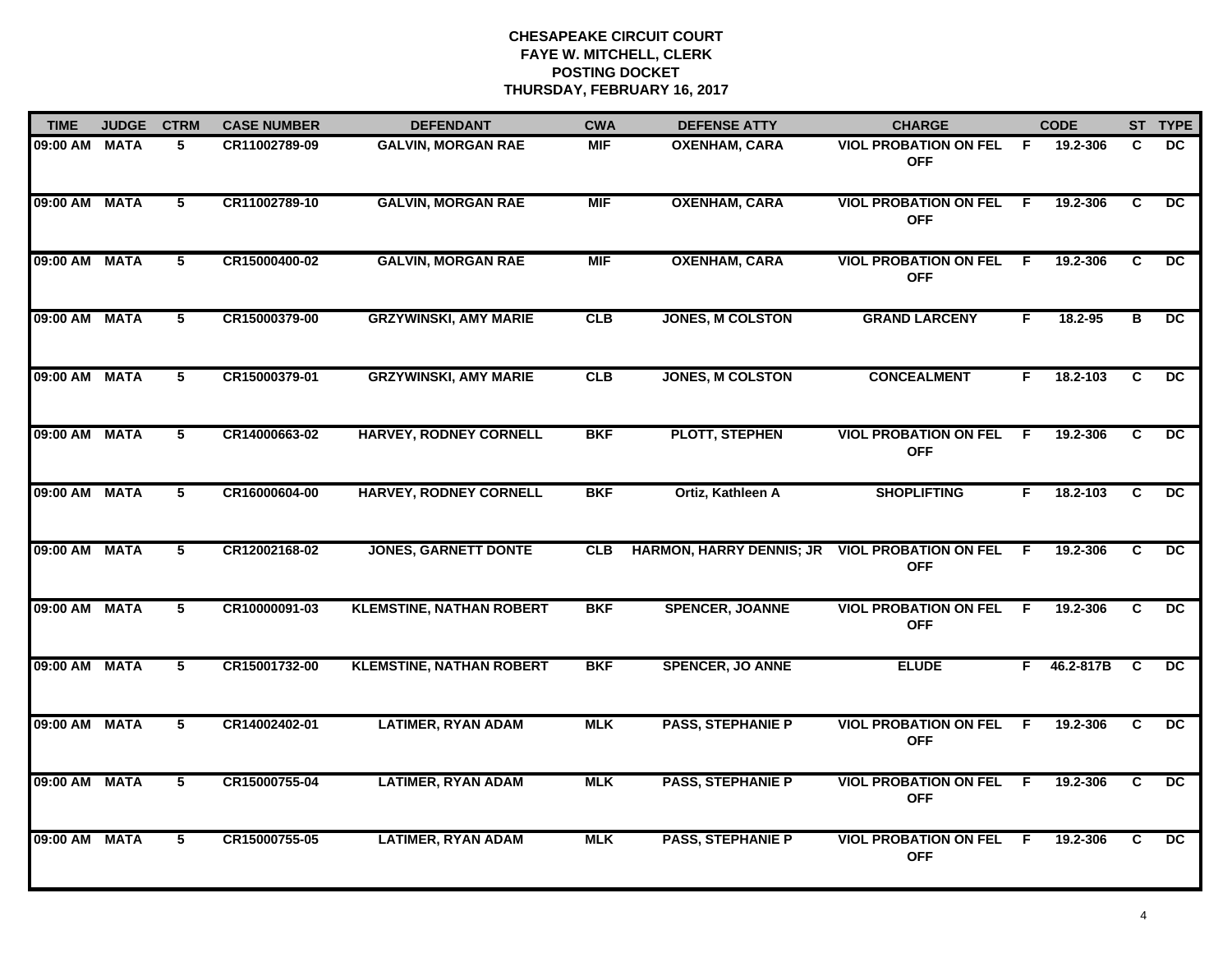| <b>TIME</b>   | <b>JUDGE</b> | <b>CTRM</b>    | <b>CASE NUMBER</b> | <b>DEFENDANT</b>              | <b>CWA</b> | <b>DEFENSE ATTY</b>       | <b>CHARGE</b>                              |     | <b>CODE</b> |              | ST TYPE         |
|---------------|--------------|----------------|--------------------|-------------------------------|------------|---------------------------|--------------------------------------------|-----|-------------|--------------|-----------------|
| 09:00 AM MATA |              | 5              | CR14000185-02      | <b>LAWRENCE, ANTONIO</b>      | <b>CLB</b> | PASS, STEPHANIE           | <b>VIOL PROBATION ON FEL</b><br><b>OFF</b> | - F | 19.2-306    | C.           | DC.             |
| 09:00 AM MATA |              | 5              | CR14000450-01      | <b>LEWIS, TIFFANY COLLEEN</b> | CLB        | Wegman, Robert L.         | <b>VIOL PROBATION ON FEL</b><br><b>OFF</b> | -F  | 19.2-306    | C.           | <b>DC</b>       |
| 09:00 AM MATA |              | 5              | CR14001510-03      | <b>LEWIS, TIFFANY COLLEEN</b> | CLB        | Wegman, Robert L.         | <b>VIOL PROBATION ON FEL</b><br><b>OFF</b> | -F. | 19.2-306    | C            | DC.             |
| 09:00 AM      | MATA         | 5              | CR14001745-01      | <b>LEWIS, TIFFANY COLLEEN</b> | CLB        | Wegman, Robert L.         | <b>VIOL PROBATION ON FEL</b><br><b>OFF</b> | -F  | 19.2-306    | C            | DC.             |
| 09:00 AM MATA |              | 5              | CR11002331-00      | <b>MELTON, JASON BRIAN</b>    | CLB        | <b>WINN, A ROBINSON</b>   | <b>GRAND LARCENY</b>                       | F.  | 18.2-95     | в            | DC.             |
| 09:00 AM MATA |              | 5              | CR12002864-00      | <b>MELTON, JASON BRIAN</b>    | CLB        | Winn, A Robinson          | <b>GRAND LARCENY</b>                       | F.  | 18.2-95     | $\mathbf{o}$ | $\overline{DC}$ |
| 09:00 AM MATA |              | $\overline{5}$ | CR11003019-01      | <b>MOYLER, KEITH LAVON</b>    | CLB        | <b>PASS, STEPHANIE P</b>  | <b>VIOL PROBATION ON FEL</b><br><b>OFF</b> | F.  | 19.2-306    | C            | $\overline{DC}$ |
| 09:00 AM MATA |              | 5              | CR13000558-06      | <b>MUNDIE, MATTHEW JOSEPH</b> | CLB        | Buyrn, Richard L.         | <b>VIOL PROBATION ON FEL</b><br><b>OFF</b> | -F  | 19.2-306    | В            | $\overline{DC}$ |
| 09:00 AM MATA |              | 5              | CR15001127-00      | <b>MUNDIE, MATTHEW JOSEPH</b> | CLB        | <b>TITTER, JENNIFER</b>   | <b>POSSESS HEROIN</b>                      | F   | 18.2-250    | C            | <b>DC</b>       |
| 09:00 AM MATA |              | 5              | CR16000451-00      | <b>PARKER, GINGER BUSICK</b>  | CLB        | <b>BARLOW, JASON</b>      | PETTIT LARCENY 3RD+ OFF F                  |     | 18.2-104    | C            | <b>DC</b>       |
| 09:00 AM MATA |              | 5              | CR15001176-02      | <b>WADE, JEREMY OREN</b>      | <b>AHM</b> | <b>BOUCHARD, JULIAN</b>   | <b>VIOL PROBATION ON FEL</b><br><b>OFF</b> | E   | 19.2-306    | C            | $\overline{DC}$ |
| 09:00 AM MATA |              | 5              | CR15001176-03      | <b>WADE, JEREMY OREN</b>      | <b>AHM</b> | <b>BOUCHARD, JULIAN</b>   | <b>VIOL PROBATION ON FEL</b><br><b>OFF</b> | F.  | 19.2-306    | C            | $\overline{DC}$ |
| 09:00 AM MATA |              | 5              | CR14000014-03      | <b>WHITE, CAROL JEAN</b>      | CLB        | <b>BLACK, HUGH E; III</b> | <b>VIOL PROBATION ON FEL</b><br><b>OFF</b> | -F  | 19.2-306    | C.           | $\overline{DC}$ |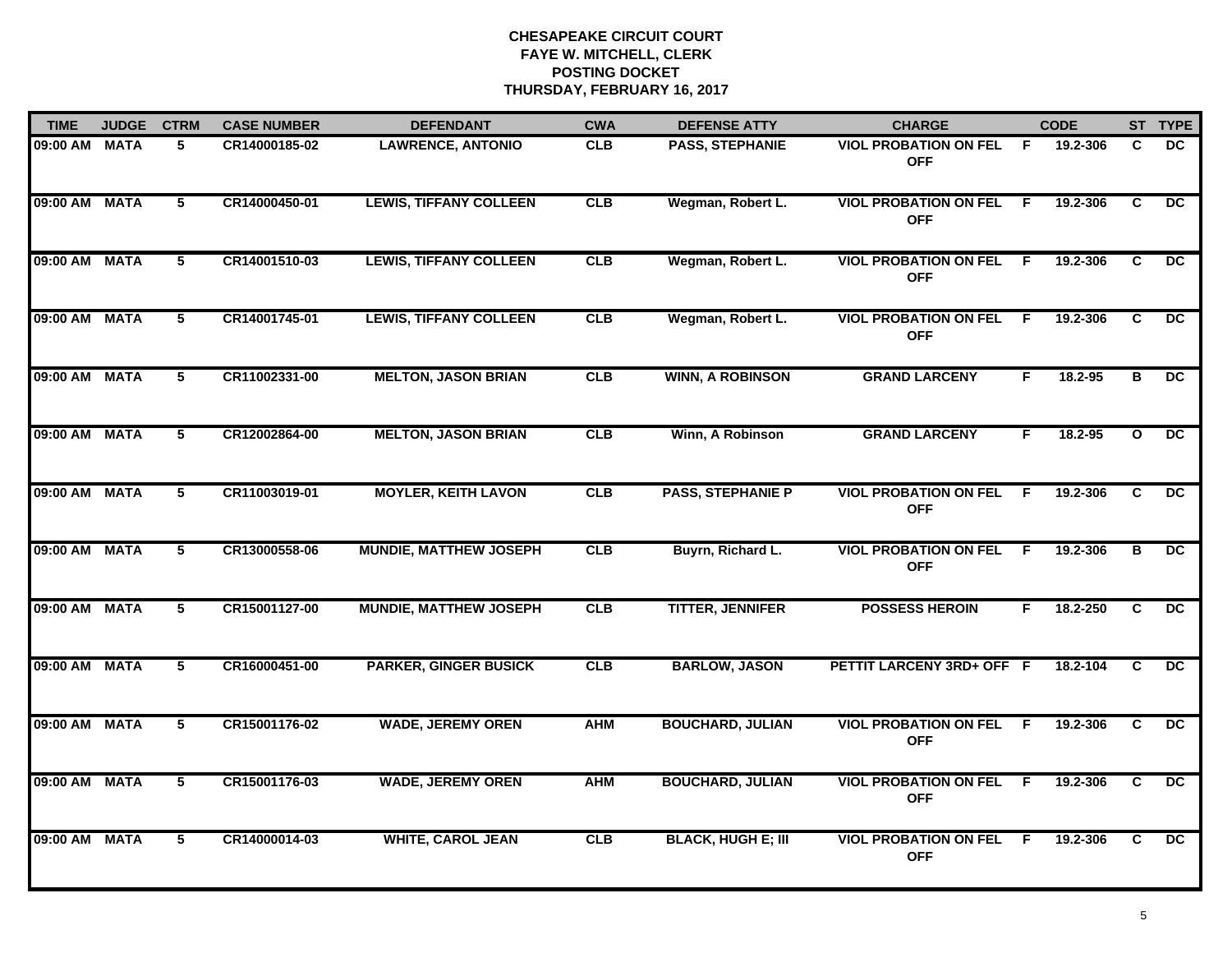| <b>TIME</b>   | <b>JUDGE</b> | <b>CTRM</b>    | <b>CASE NUMBER</b> | <b>DEFENDANT</b>             | <b>CWA</b> | <b>DEFENSE ATTY</b>  | <b>CHARGE</b>                                |     | <b>CODE</b>   |   | ST TYPE   |
|---------------|--------------|----------------|--------------------|------------------------------|------------|----------------------|----------------------------------------------|-----|---------------|---|-----------|
| 09:00 AM MATA |              | 5              | CR13001353-03      | <b>WILLIAMS, EMMA LOUISE</b> | <b>BKF</b> | Mason, G. Jeffrey    | <b>VIOL PROBATION ON FEL</b><br><b>OFF</b>   | - F | 19.2-306      | C | <b>DC</b> |
| 09:00 AM MATA |              | 5              | CR13001353-04      | <b>WILLIAMS, EMMA LOUISE</b> | <b>BKF</b> | Mason, G. Jeffrey    | VIOL GOOD BEHAV ON MISD M<br><b>OFF</b>      |     | 19.2-306      |   | DC        |
| 09:30 AM      | <b>RDS</b>   | $\overline{2}$ | CR11000706-01      | FREEMAN, MICHAEL DEANGELO    |            |                      | <b>VIOL PROBATION ON FEL F</b><br><b>OFF</b> |     | 19.2-306      |   | C ADAT    |
| 09:30 AM      | <b>RDS</b>   | $\mathbf{2}$   | CR16001496-01      | FREEMAN, MICHAEL DEANGELO    | <b>WHC</b> | <b>MUSSONI, ERIK</b> | ATTEMPT OBTAIN MONEY F<br><b>BY FALSE</b>    |     | 18.2-178      |   | C ADAT    |
| 09:30 AM      | <b>RDS</b>   | $\mathbf{2}$   | CR16001496-02      | FREEMAN, MICHAEL DEANGELO    | <b>WHC</b> | <b>MUSSONI, ERIK</b> | <b>UTTER A CHECK</b>                         | F.  | 18.2-172      |   | C ADAT    |
| 09:30 AM      | <b>RDS</b>   | $\mathbf{2}$   | CR17000221-00      | <b>GRAHAM, MARKEESE</b>      | <b>ASA</b> |                      | <b>ROBBERY: BUSINESS</b><br><b>W/GUN</b>     | F.  | 18.2-58       |   | C ADAT    |
| 09:30 AM      | <b>RDS</b>   | $\overline{2}$ | CR17000221-01      | <b>GRAHAM, MARKEESE</b>      | <b>ASA</b> |                      | USE FIREARM IN FELONY F<br><b>1ST OFF</b>    |     | $18.2 - 53.1$ |   | C ADAT    |
| 09:30 AM      | <b>RDS</b>   | $\mathbf{2}$   | CR17000221-02      | <b>GRAHAM, MARKEESE</b>      | <b>ASA</b> |                      | <b>CONSPIRE TO COMMIT</b><br><b>ROBBERY</b>  | F.  | 18.2-58       |   | C ADAT    |
| 09:30 AM      | <b>RDS</b>   | $\mathbf{2}$   | CR17000221-03      | <b>GRAHAM, MARKEESE</b>      | <b>ASA</b> |                      | <b>GRAND LARCENY: AUTO</b><br><b>THEFT</b>   | - F | 18.2-95       |   | C ADAT    |
| 09:30 AM      | <b>RDS</b>   | $\mathbf{2}$   | CR09002642-01      | PHILLIPS, KRISTINA MARIA     |            |                      | <b>VIOL PROBATION ON FEL F</b><br><b>OFF</b> |     | 19.2-306      |   | C ADAT    |
| 09:30 AM      | <b>RDS</b>   | $\mathbf{2}$   | CR13001391-02      | <b>SMITH, NATHANIEL</b>      |            |                      | <b>VIOL PROBATION ON FEL F</b><br><b>OFF</b> |     | 19.2-306      |   | C ADAT    |
| 09:30 AM      | <b>RDS</b>   | $\overline{2}$ | CR11000376-05      | <b>SNELL, BRITTANY</b>       |            |                      | <b>VIOL PROBATION ON FEL</b><br><b>OFF</b>   | -F  | 19.2-306      |   | C ADAT    |
| 09:30 AM      | <b>RDS</b>   | $\mathbf{2}$   | CR12002357-04      | <b>SNELL, BRITTNEY LYNN</b>  |            |                      | <b>VIOL PROBATION ON FEL</b><br><b>OFF</b>   | -F  | 19.2-306      |   | C ADAT    |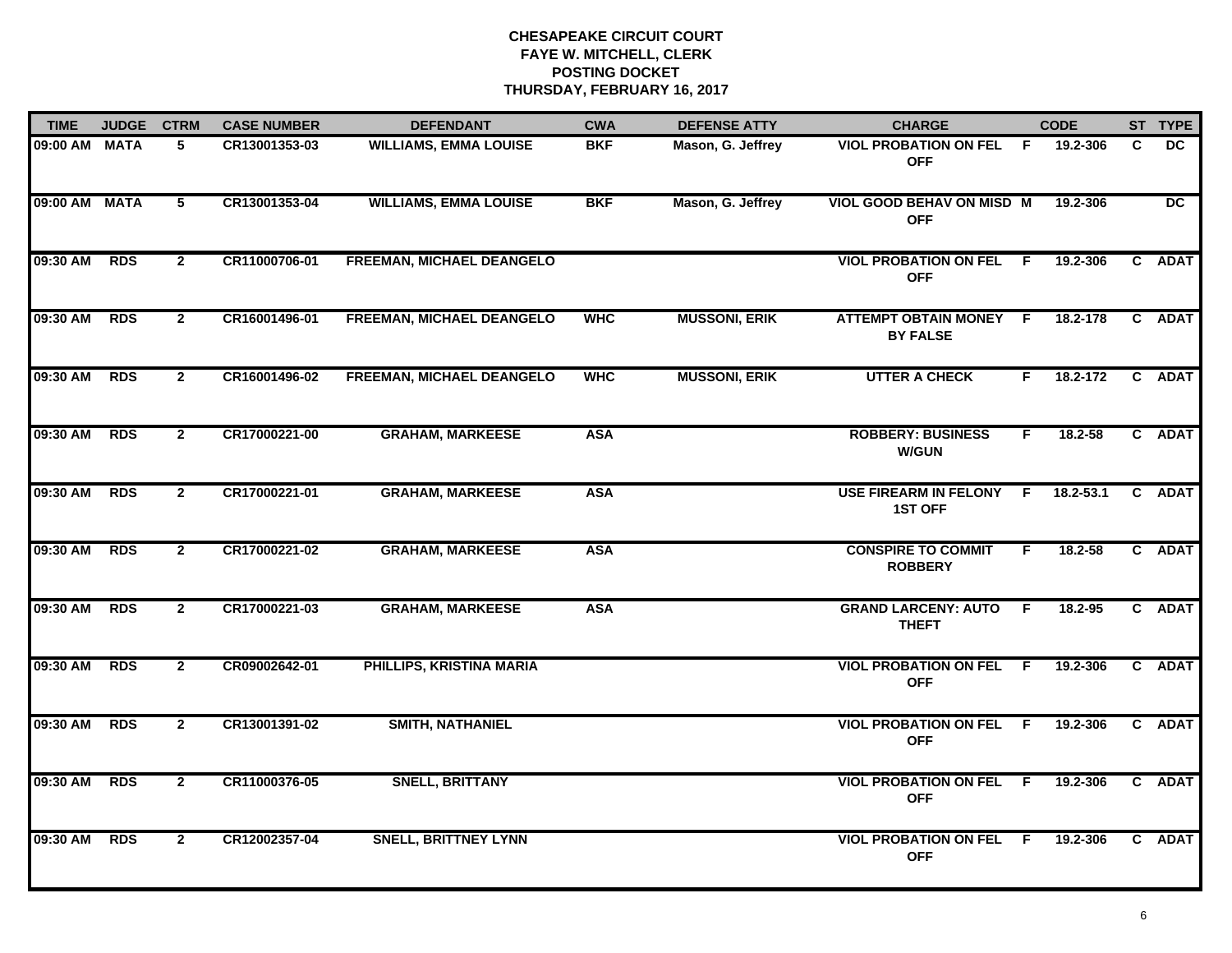| <b>TIME</b> | <b>JUDGE</b> | <b>CTRM</b>    | <b>CASE NUMBER</b> | <b>DEFENDANT</b>                               | <b>CWA</b> | <b>DEFENSE ATTY</b>          | <b>CHARGE</b>                                     |              | <b>CODE</b>    |   | ST TYPE       |
|-------------|--------------|----------------|--------------------|------------------------------------------------|------------|------------------------------|---------------------------------------------------|--------------|----------------|---|---------------|
| 09:30 AM    | <b>RDS</b>   | $\mathbf{2}$   | CR12002357-05      | <b>SNELL, BRITTNEY LYNN</b>                    |            |                              | <b>VIOL PROBATION ON FEL</b><br><b>OFF</b>        | - F          | 19.2-306       |   | C ADAT        |
| 09:30 AM    | <b>RDS</b>   | $\overline{2}$ | CR13001039-01      | <b>STANLEY, HERBERT L</b>                      | <b>CPO</b> | <b>TITTER, JENNIFER</b>      | <b>POSS SUBOXONE</b>                              | М            | 18.2-250       | C | <b>TBS</b>    |
| 09:30 AM    | <b>RDS</b>   | $\overline{2}$ | CR13001039-00      | <b>STANLEY, HERBERT LEE</b>                    | <b>CPO</b> | <b>TITTER, JENIFER</b>       | <b>POSS SCH I OR II CONTR</b><br><b>SUB</b>       | F            | 18.2-250       | C | <b>TBS</b>    |
| 09:30 AM    | <b>RDS</b>   | $\mathbf{2}$   | CR13001039-02      | <b>STANLEY, HERBERT LEE</b>                    |            |                              | <b>DISOBEY JUDGEMENT;</b><br><b>CONTEMPT</b>      | М            | 18.2-456       |   | C ADAT        |
| 09:30 AM    | <b>RDS</b>   | $\overline{2}$ | CR13001039-03      | <b>STANLEY, HERBERT LEE</b>                    |            |                              | <b>FAIL TO APPEAR;</b><br><b>CONTEMPT</b>         | М            | 18.2-456       |   | C ADAT        |
| 10:00 AM    | <b>FBL</b>   | $\mathbf 1$    | CR16001892-00      | <b>BRYANT, RODERICK BRANDELL;</b><br><b>SR</b> | <b>AMF</b> | <b>BARLOW, JASON A</b>       | <b>ATTEMPT MALICIOUS</b><br><b>WOUNDING</b>       | F.           | $18.2 - 51$    |   | C PLEA        |
| 10:00 AM    | FBL          | $\mathbf{1}$   | CR16001892-01      | <b>BRYANT, RODERICK BRANDELL;</b><br><b>SR</b> | <b>AMF</b> | <b>BARLOW, JASON A</b>       | <b>MALICIOUS WOUNDING</b>                         | F.           | $18.2 - 51$    |   | C PLEA        |
| 10:00 AM    | <b>FBL</b>   | $\mathbf{1}$   | CR16001892-02      | <b>BRYANT, RODERICK BRANDELL;</b><br><b>SR</b> | <b>AMF</b> | <b>BARLOW, JASON</b>         | <b>BURGL ENTER HOUSE TO</b><br><b>RAPE ETC.</b>   | -F           | 18.2-90        |   | C PLEA        |
| 10:00 AM    | <b>FBL</b>   | $\mathbf 1$    | CR16001892-03      | <b>BRYANT, RODERICK BRANDELL;</b><br><b>SR</b> | <b>AMF</b> | <b>BARLOW, JASON</b>         | <b>PROT ORDER: A&amp;B,</b><br><b>SERIOUS INJ</b> | F.           | $16.1 - 253.2$ |   | C PLEA        |
| 10:00 AM    | <b>FBL</b>   | $\mathbf{1}$   | CR17000312-00      | <b>JENKINS, NYHEIM R</b>                       | <b>DAW</b> | Jones, David L.              | <b>BOND APPEAL</b>                                | $\mathbf{o}$ | 19.2-124       |   | C BOND        |
| 10:00 AM    | <b>FBL</b>   | $\mathbf{1}$   | CR16001340-00      | <b>JONES, AVA</b>                              | <b>DAM</b> | <b>ORTIZ, KATHLEEN A</b>     | <b>SUSP O/L</b>                                   | M            | B.46.2-301 S   |   | <b>UA</b>     |
| 10:00 AM    | <b>FBL</b>   | $\mathbf{1}$   | CR17000190-00      | <b>KARNEY, JUSTIN THOMAS</b>                   | <b>DJH</b> | <b>DECKER, PETTER G; III</b> | <b>POSSESSION HEROIN</b>                          | F.           | 18.2-250       |   | <b>B</b> PLEA |
| 10:00 AM    | FBL          | $\mathbf{1}$   | CR16002156-00      | <b>SPEIGHT, KENYA Y</b>                        | <b>DAW</b> | <b>JONES, DAVID L</b>        | <b>OBTAIN MONEY BY FALSE F</b><br><b>PRETENSE</b> |              | 18.2-178       |   | <b>B</b> TRYL |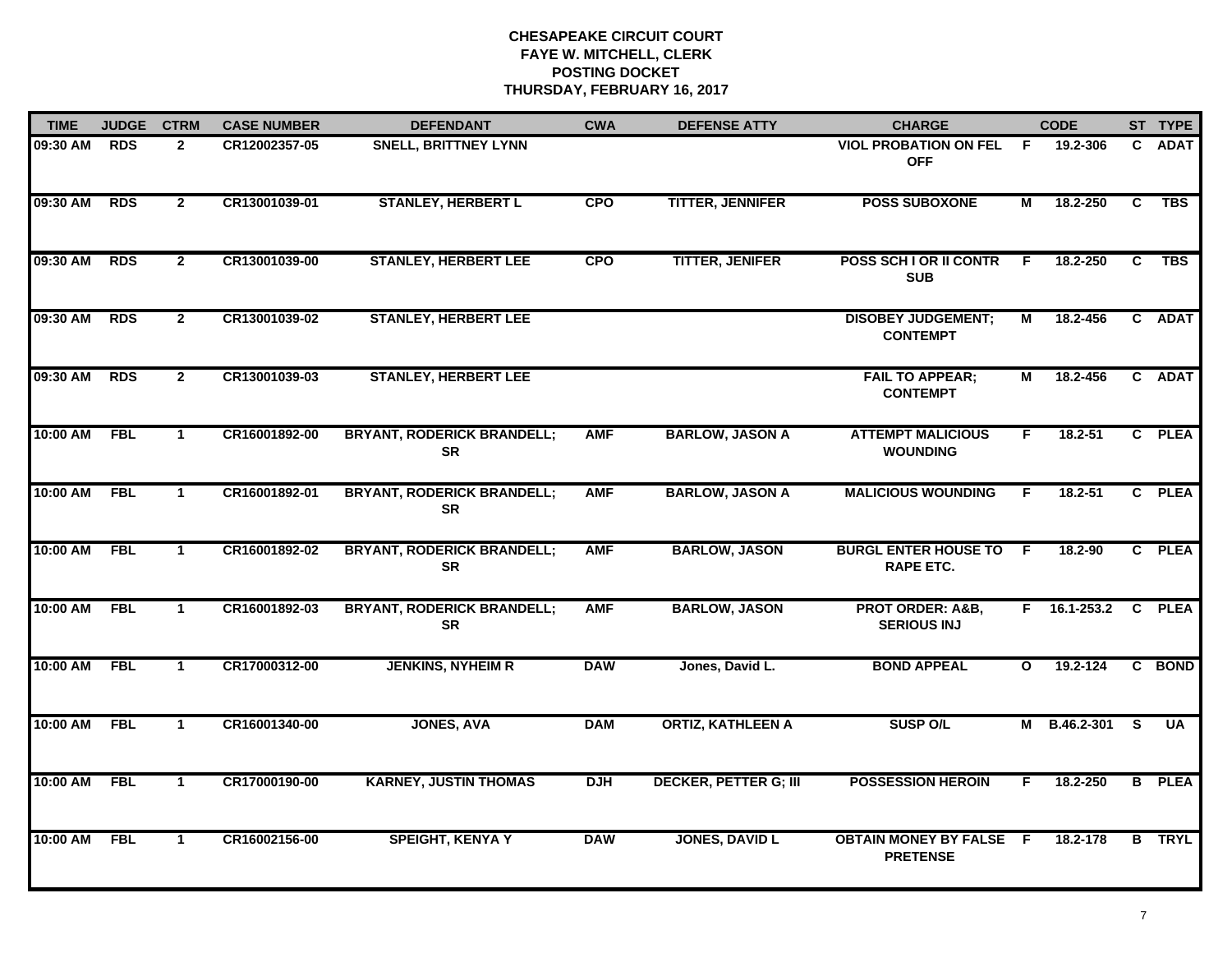| <b>TIME</b> | <b>JUDGE</b> | <b>CTRM</b>             | <b>CASE NUMBER</b> | <b>DEFENDANT</b>                | <b>CWA</b> | <b>DEFENSE ATTY</b>     | <b>CHARGE</b>                                     |    | <b>CODE</b>    |                | ST TYPE        |
|-------------|--------------|-------------------------|--------------------|---------------------------------|------------|-------------------------|---------------------------------------------------|----|----------------|----------------|----------------|
| 10:00 AM    | FBL          | $\mathbf{1}$            | CR16002156-01      | <b>SPEIGHT, KENYA Y</b>         | <b>DAW</b> | <b>JONES, DAVID L</b>   | <b>OBTAIN MONEY BY FALSE F</b><br><b>PRETENSE</b> |    | 18.2-178       |                | <b>B</b> TRYL  |
| 10:00 AM    | <b>TSW</b>   | $\overline{4}$          | CR17000207-00      | <b>BEALE, LEMUEL LEE</b>        | <b>WHC</b> | Buyrn, Richard L.       | <b>HABITUAL OFFENDER 2ND F</b>                    |    | B.46.2-357     | C              | <b>PLEA</b>    |
| 10:00 AM    | <b>TSW</b>   | $\overline{\mathbf{4}}$ | CR16001493-00      | <b>CALHOUN, ANTWAN RONELLE</b>  | <b>WHC</b> | <b>SOSA, KAREN</b>      | <b>EMBEZZLEMENT</b>                               | F. | 18.2-111       |                | <b>B</b> PLEA  |
| 10:00 AM    | <b>TSW</b>   | 4                       | CR16001374-00      | <b>EVERETTE, MONICA MONIQUE</b> | <b>BKF</b> | <b>BOSLEY, CORIE</b>    | <b>IDENTITY THEFT</b>                             |    | $F$ 18.2-186.3 | C.             | <b>MOT</b>     |
| 10:00 AM    | <b>TSW</b>   | 4                       | CR16001374-01      | <b>EVERETTE, MONICA MONIQUE</b> | <b>BKF</b> | <b>BOSLEY, CORIE</b>    | <b>FORGE CHECK</b>                                | F. | 18.2-172       | C              | MOT            |
| 10:00 AM    | <b>TSW</b>   | $\overline{\mathbf{4}}$ | CR16001374-02      | <b>EVERETTE, MONICA MONIQUE</b> | <b>BKF</b> | <b>BOSLEY, CORIE</b>    | <b>UTTER FORGED CHECK</b>                         | F  | 18.2-172       | C              | МОТ            |
| 10:00 AM    | <b>TSW</b>   | $\overline{4}$          | CR16001374-03      | <b>EVERETTE, MONICA MONIQUE</b> | <b>BKF</b> | <b>BOSLEY, CORIE</b>    | <b>OBTAIN MONEY BY FALSE F</b><br><b>PRETENSE</b> |    | 18.2-178       | C.             | <b>MOT</b>     |
| 10:00 AM    | <b>TSW</b>   | 4                       | CR16001374-04      | <b>EVERETTE, MONICA MONIQUE</b> | <b>BKF</b> | <b>BOSLEY, CORIE</b>    | <b>FTA-ADAT</b>                                   | М  | 18.2-456       | $\overline{c}$ | <b>CAP</b>     |
| 10:00 AM    | <b>TSW</b>   | 4                       | CR16001374-05      | <b>EVERETTE, MONICA MONIQUE</b> | <b>BKF</b> | <b>BOSLEY, CORIE</b>    | FAIL TO APPEAR, FELONY F<br><b>OFFENSE</b>        |    | 19.2-128       | C.             | МОТ            |
| 10:00 AM    | <b>TSW</b>   | 4                       | CR16000022-00      | <b>HANDY, BRANDIE NICOLE</b>    | <b>AHM</b> | <b>TITTER, JENNIFER</b> | <b>POSSESS HEROIN</b>                             | F. | 18.2-250       |                | C BOND         |
| 10:00 AM    | <b>TSW</b>   | 4                       | CR16000022-01      | <b>HANDY, BRANDIE NICOLE</b>    | <b>AHM</b> | <b>TITTER, JENNIFER</b> | <b>POSSESS MARIJUANA</b>                          |    | M 18.2-250.1   |                | S BOND         |
| 10:00 AM    | <b>TSW</b>   | $\overline{\mathbf{4}}$ | CR16001767-00      | <b>HARRIS, MIRAN DEVANNE</b>    | <b>BKF</b> | <b>SOSA, KAREN</b>      | <b>OBTAIN MONEY FALSE</b><br><b>PRETENSES</b>     | F  | 18.2-178       | B              | C.             |
| 10:00 AM    | <b>TSW</b>   | $\overline{\mathbf{4}}$ | CR16001767-01      | <b>HARRIS, MIRAN DEVANNE</b>    | <b>BKF</b> | <b>SOSA, KAREN</b>      | <b>OBTAIN MONEY FALSE</b><br><b>PRETENSES</b>     | F. | 18.2-178       | B              | $\overline{c}$ |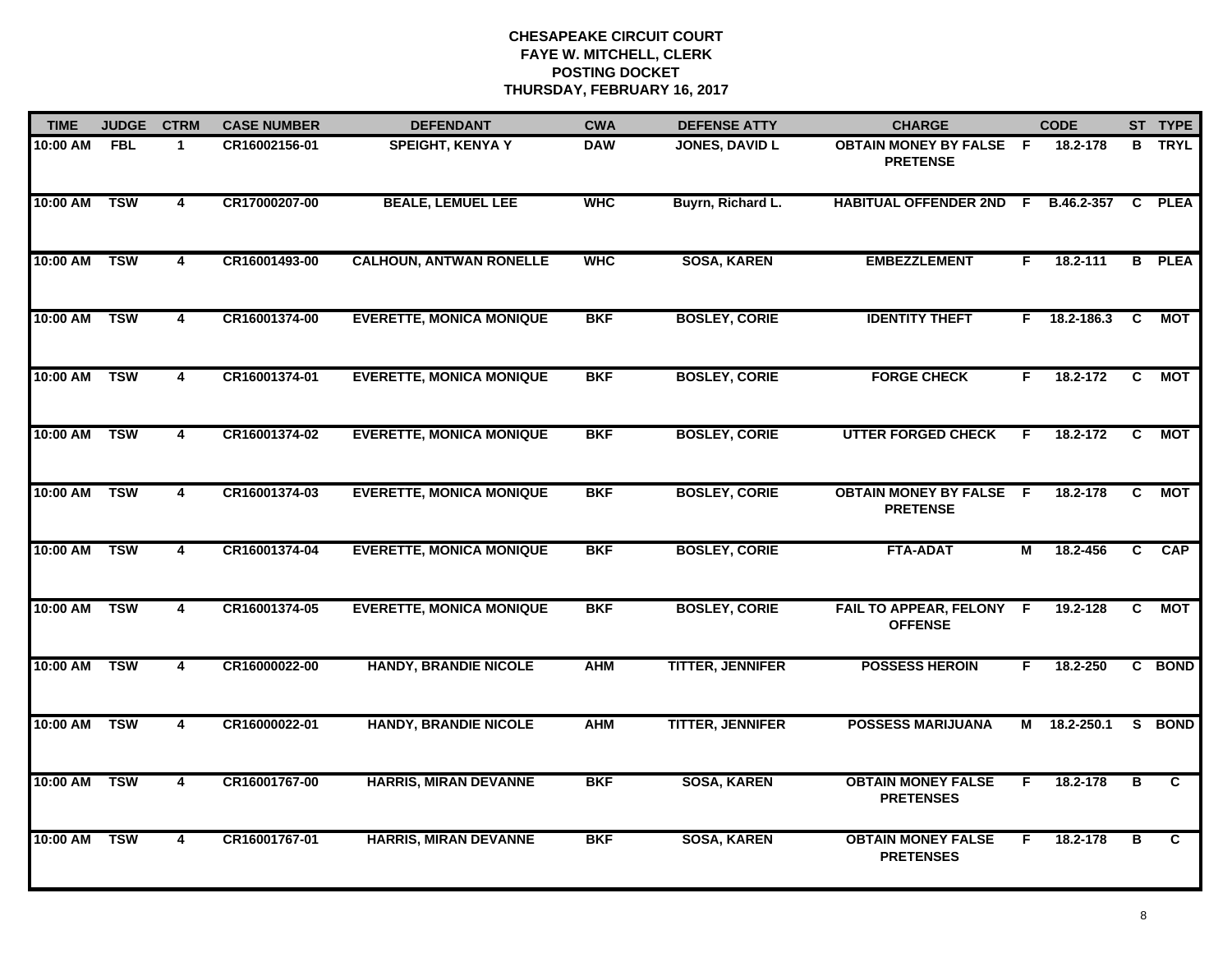| <b>TIME</b>   | <b>JUDGE</b> | <b>CTRM</b>             | <b>CASE NUMBER</b> | <b>DEFENDANT</b>                | <b>CWA</b> | <b>DEFENSE ATTY</b>           | <b>CHARGE</b>                                  |                | <b>CODE</b> |                | ST TYPE       |
|---------------|--------------|-------------------------|--------------------|---------------------------------|------------|-------------------------------|------------------------------------------------|----------------|-------------|----------------|---------------|
| 10:00 AM      | <b>TSW</b>   | 4                       | CR16001767-02      | HARRIS, MIRAN DEVANNE           | <b>BKF</b> | <b>SOSA, KAREN</b>            | <b>OBTAIN MONEY FALSE</b><br><b>PRETENSES</b>  | F.             | 18.2-178    | в              | C             |
| 10:00 AM      | <b>TSW</b>   | $\overline{4}$          | CR16001767-03      | <b>HARRIS, MIRAN DEVANNE</b>    | <b>BKF</b> | <b>SOSA, KAREN</b>            | <b>COMPUTER FRAUD</b>                          | F.             | 18.2-152.3  | B              | C.            |
| 10:00 AM      | <b>TSW</b>   | 4                       | CR16001767-04      | <b>HARRIS, MIRAN DEVANNE</b>    | <b>BKF</b> | <b>SOSA, KAREN</b>            | <b>COMPUTER FRAUD</b>                          | F.             | 18.2-152.3  | B              | C.            |
| 10:00 AM      | <b>TSW</b>   | 4                       | CR17000101-00      | <b>OSORIO SILVAN, EDUARDO</b>   | <b>AHM</b> | <b>HOLDER, WILLIAM JOSHUA</b> | <b>FAIL STOP ACCIDENT/FEL</b><br><b>INJURY</b> | -F             | D.46.2-894  | B              | <b>PLEA</b>   |
| 10:00 AM      | <b>TSW</b>   | 4                       | CR17000101-01      | <b>OSORIO SILVAN, EDUARDO</b>   | <b>AHM</b> | <b>HOLDER, WILLIAM JOSHUA</b> | <b>DUI (ACC)</b>                               | М              | A.18.2-266  |                | <b>B</b> PLEA |
| 10:00 AM      | <b>TSW</b>   | 4                       | CR17000101-02      | <b>OSORIO SILVAN, EDUARDO</b>   | <b>AHM</b> | <b>HOLDER, WILLIAM JOSHUA</b> | <b>DRIVE W/O LICENSE</b>                       | $\overline{M}$ | 46.2-300    |                | <b>B</b> PLEA |
| 10:00 AM      | <b>TSW</b>   | $\overline{4}$          | CR16002078-00      | PANTELIDES, CALEB JORDAN        | <b>BKF</b> | Kozak, Warren D.              | <b>POSSESS LSD</b>                             | F.             | 18.2-250    |                | C PLEA        |
| 10:00 AM      | <b>TSW</b>   | $\overline{\mathbf{4}}$ | CR16002078-01      | <b>PANTELIDES, CALEB JORDAN</b> | <b>BKF</b> | Kozak, Warren D.              | <b>POSSESS ETHYLONE</b>                        | F.             | 18.2-250    |                | C PLEA        |
| 10:00 AM      | <b>TSW</b>   | 4                       | CR16002078-02      | <b>PANTELIDES, CALEB JORDAN</b> | <b>BKF</b> | Kozak, Warren D.              | <b>POSSESS OXYCODONE</b>                       | E              | 18.2-250    |                | C PLEA        |
| 10:00 AM      | <b>TSW</b>   | $\overline{\mathbf{4}}$ | CR16002078-03      | <b>PANTELIDES, CALEB JORDAN</b> | <b>BKF</b> | Kozak, Warren D.              | POSSESS MARIJUANA, 1ST M<br><b>OFF</b>         |                | 18.2-250.1  |                | <b>B</b> PLEA |
| 10:00 AM      | <b>TSW</b>   | $\overline{\mathbf{4}}$ | CR16002078-04      | PANTELIDES, CALEB JORDAN        | <b>BKF</b> | Kozak, Warren D.              | <b>POSSESS ALPRAZOLAN</b><br><b>SCH IV</b>     | М              | 18.2-250    |                | C PLEA        |
| 10:00 AM MATA |              | $\overline{5}$          | CR16000029-08      | <b>CARCANA, MIGUEL ANGEL</b>    | <b>SNS</b> | <b>WOODS, MICHAEL J</b>       | SODOMY:VIC<13Y/SUSP>14Y F<br><b>INDICT</b>     |                | 18.2-67.1   | $\overline{c}$ | <b>JURY</b>   |
| 10:00 AM      | <b>MATA</b>  | 5                       | CR16000029-09      | <b>CARCANA, MIGUEL ANGEL</b>    | <b>SNS</b> | <b>WOODS, MICHAEL J</b>       | SODOMY:VIC<13Y/SUSP>14Y F<br><b>INDICT</b>     |                | 18.2-67.1   | C.             | <b>JURY</b>   |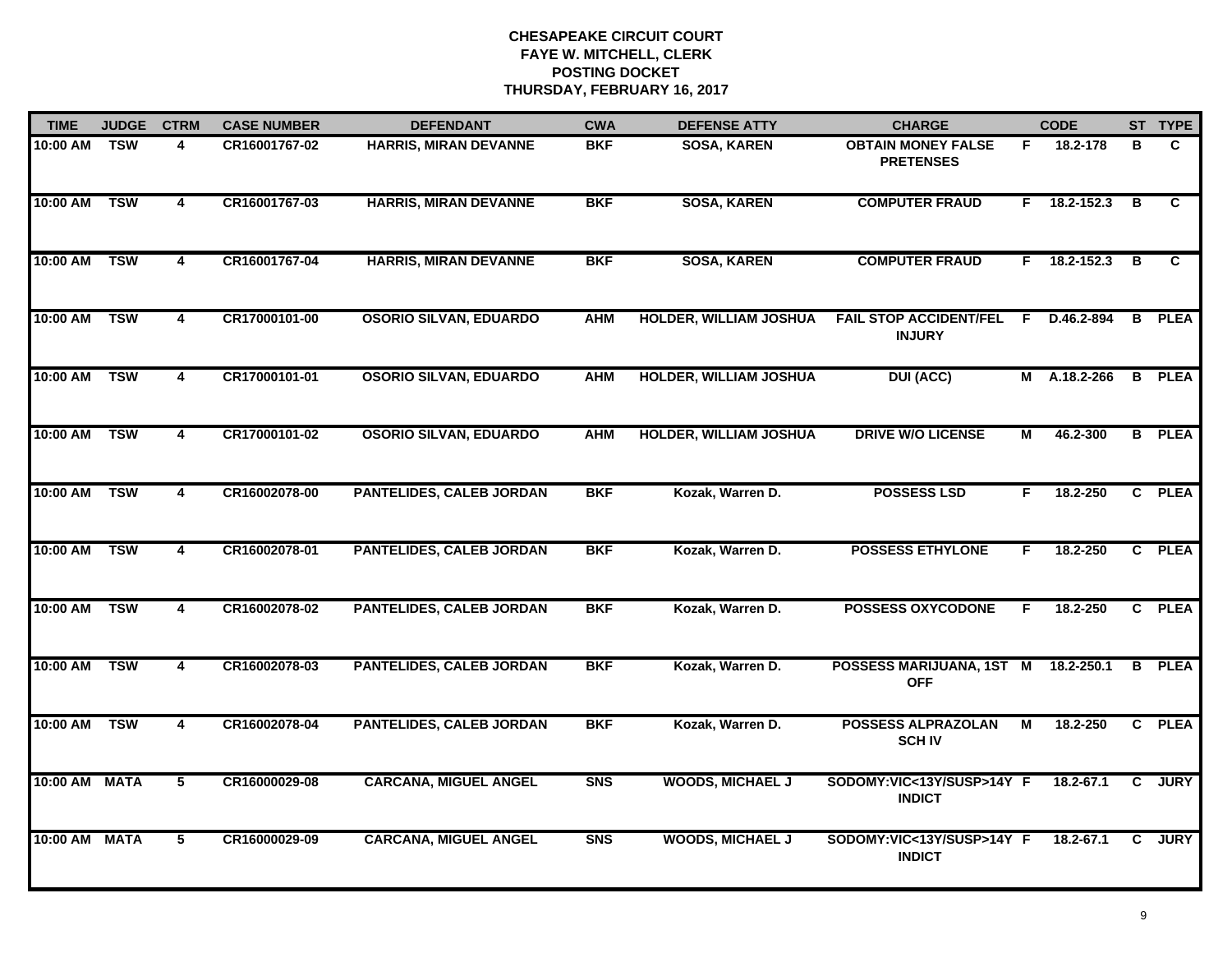| <b>TIME</b> | <b>JUDGE</b> | <b>CTRM</b> | <b>CASE NUMBER</b> | <b>DEFENDANT</b>             | <b>CWA</b> | <b>DEFENSE ATTY</b>     | <b>CHARGE</b>                              | <b>CODE</b> | ST | <b>TYPE</b> |
|-------------|--------------|-------------|--------------------|------------------------------|------------|-------------------------|--------------------------------------------|-------------|----|-------------|
| 10:00 AM    | <b>MATA</b>  | 5.          | CR16000029-10      | <b>CARCANA, MIGUEL ANGEL</b> | <b>SNS</b> | <b>WOODS, MICHAEL J</b> | INDECENT ACT W/CHILD BY F<br><b>PARENT</b> | 18.2-370.1  | C. | <b>JURY</b> |
| 10:00 AM    | <b>MATA</b>  | 5.          | CR16000029-11      | <b>CARCANA, MIGUEL ANGEL</b> | <b>SNS</b> | <b>WOODS, MICHAEL J</b> | AGG SEX BATTERY: VICTIM F<br>$<$ 13 YR     | 18.2-67.3   | C. | <b>JURY</b> |
| 10:00 AM    | <b>MATA</b>  | 5.          | CR16000029-12      | <b>CARCANA, MIGUEL ANGEL</b> | <b>SNS</b> | <b>WOODS, MICHAEL J</b> | AGG SEX BATTERY: VICTIM F<br>$<$ 13 YR     | 18.2-67.3   | C. | <b>JURY</b> |
| 10:00 AM    | <b>MATA</b>  | 5           | CR16000029-13      | <b>CARCANA, MIGUEL ANGEL</b> | <b>SNS</b> | <b>WOODS, MICHAEL J</b> | AGG SEX BATTERY: VICTIM F<br>$<$ 13 YR     | 18.2-67.3   | C. | <b>JURY</b> |
| 10:00 AM    | <b>MATA</b>  | 5           | CR16000029-14      | <b>CARCANA, MIGUEL ANGEL</b> | <b>SNS</b> | <b>WOODS, MICHAEL J</b> | AGG SEX BATTERY: VICTIM F<br>$<$ 13 YR     | 18.2-67.3   | C. | <b>JURY</b> |
| 10:00 AM    | <b>MATA</b>  | 5.          | CR16001034-01      | <b>CARCANA, MIGUEL ANGEL</b> | <b>SNS</b> | <b>WOODS, MICHAEL J</b> | SX-OBJ:VIC<13Y/SUSP>14Y F<br><b>INDICT</b> | 18.2-67.2   | C. | <b>JURY</b> |